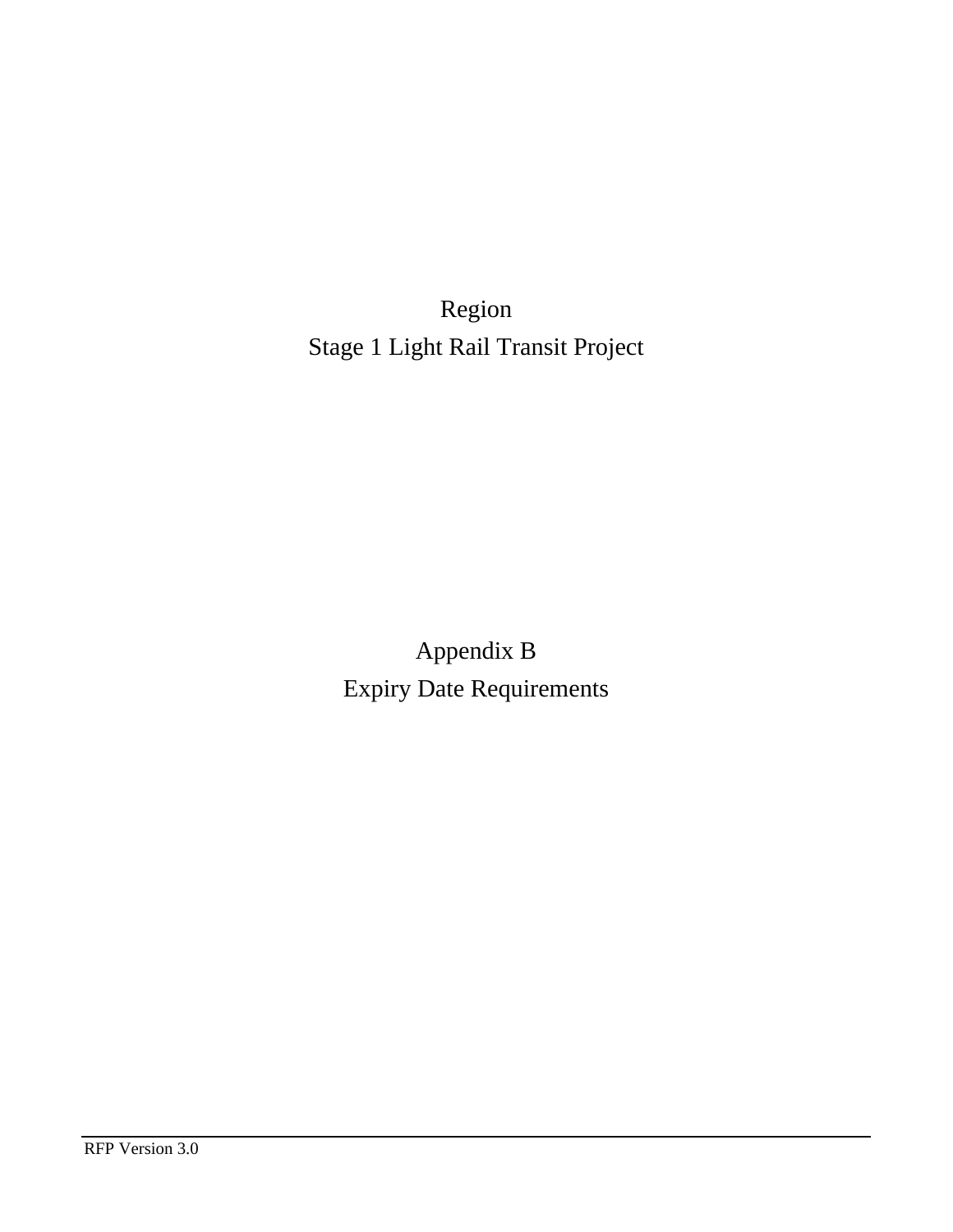# **Table of Contents**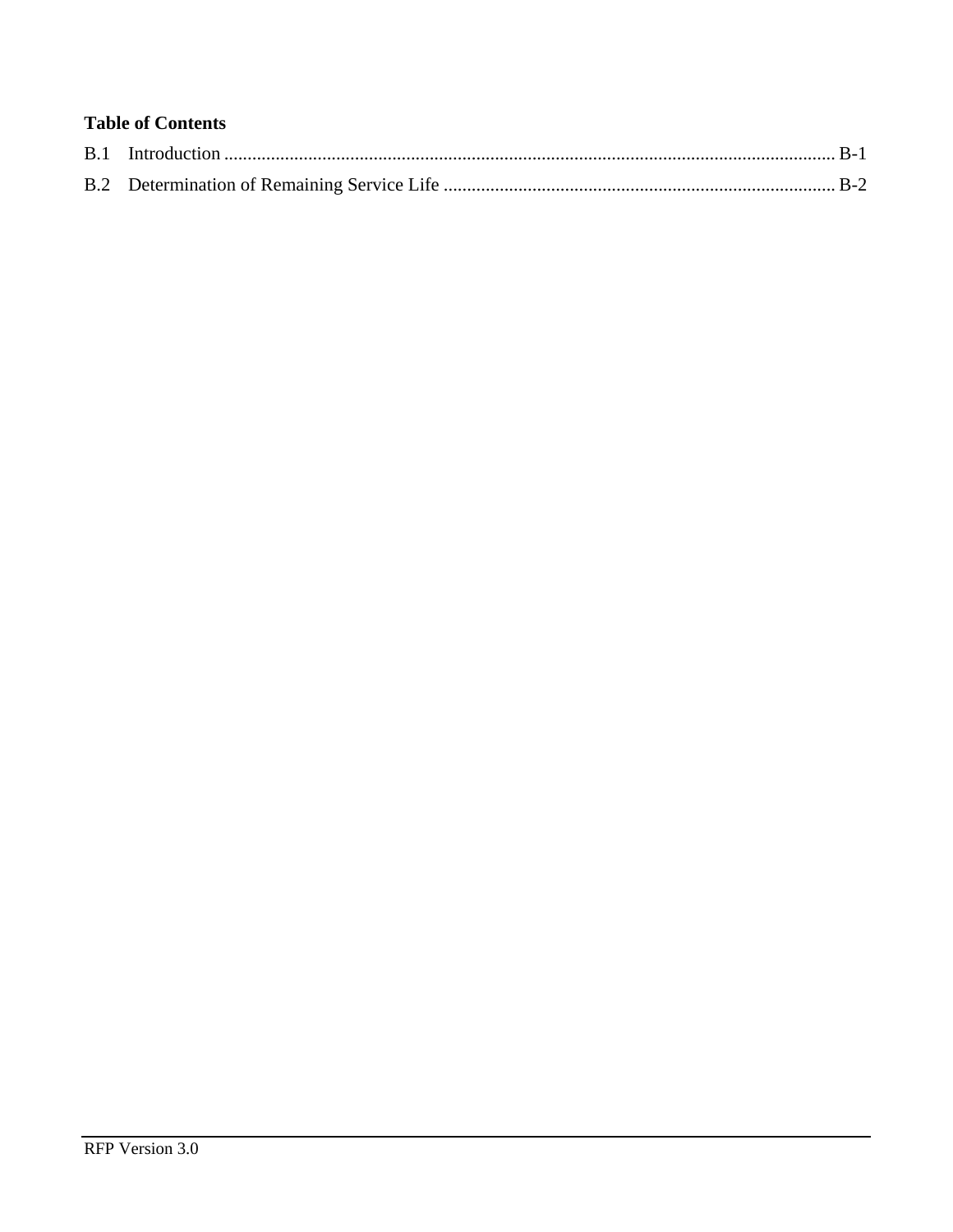## **APPENDIX B EXPIRY DATE REQUIREMENTS**

### **B.1 Introduction**

#### (a) General

- (i) This Appendix sets forth the requirements for the condition of the System when it is returned to the Region at the Expiry Date. The objectives of these requirements are to:
	- A. Define the minimum required condition levels at the Expiry Date;
	- B. Ensure a suitable distribution of remaining life expectancies;
	- C. Achieve Remaining Service Life (as defined in this Appendix) expectations;
	- D. Ensure all documentation (Design Data, maintenance services records and reports, permits, licences and approvals) for all Infrastructure is up-to-date and submitted to the Region;
	- E. Ensure all System assets are fully operational and functional; and
	- F. Ensure no outstanding safety issues exist.
- (ii) The procedures for meeting the Expiry Date requirements are outlined in Schedule 24 Expiry Transition Procedure of this Project Agreement.

#### (b) Objective

- (i) At the Expiry Date, the condition of the System must meet the minimum standards defined in this Appendix in addition to having met requirements stated elsewhere in this Project Agreement that include, but are not limited to, the Design and Construction Performance Output Specifications and the remainder of the Maintenance and Rehabilitation Specifications. The requirements set out in this Appendix are intended to protect the Region from excessive asset consumption during the Maintenance Term, to facilitate hand over of the System to the Region at the Expiry Date in a condition that reflects proactive maintenance and rehabilitation during the Maintenance Term, and to ensure that the System has sufficient Remaining Service Life (as defined in this Appendix). Additionally, at the Expiry Date the System shall have no material deficiencies and shall require no urgent maintenance shortly after the Expiry Date.
- (c) Performance Measures
	- (i) In addition to the requirements set out in this Appendix, at the Expiry Date, the System condition must also satisfy the requirements of Schedule 15-3 and the performance measures set forth in each Appendix.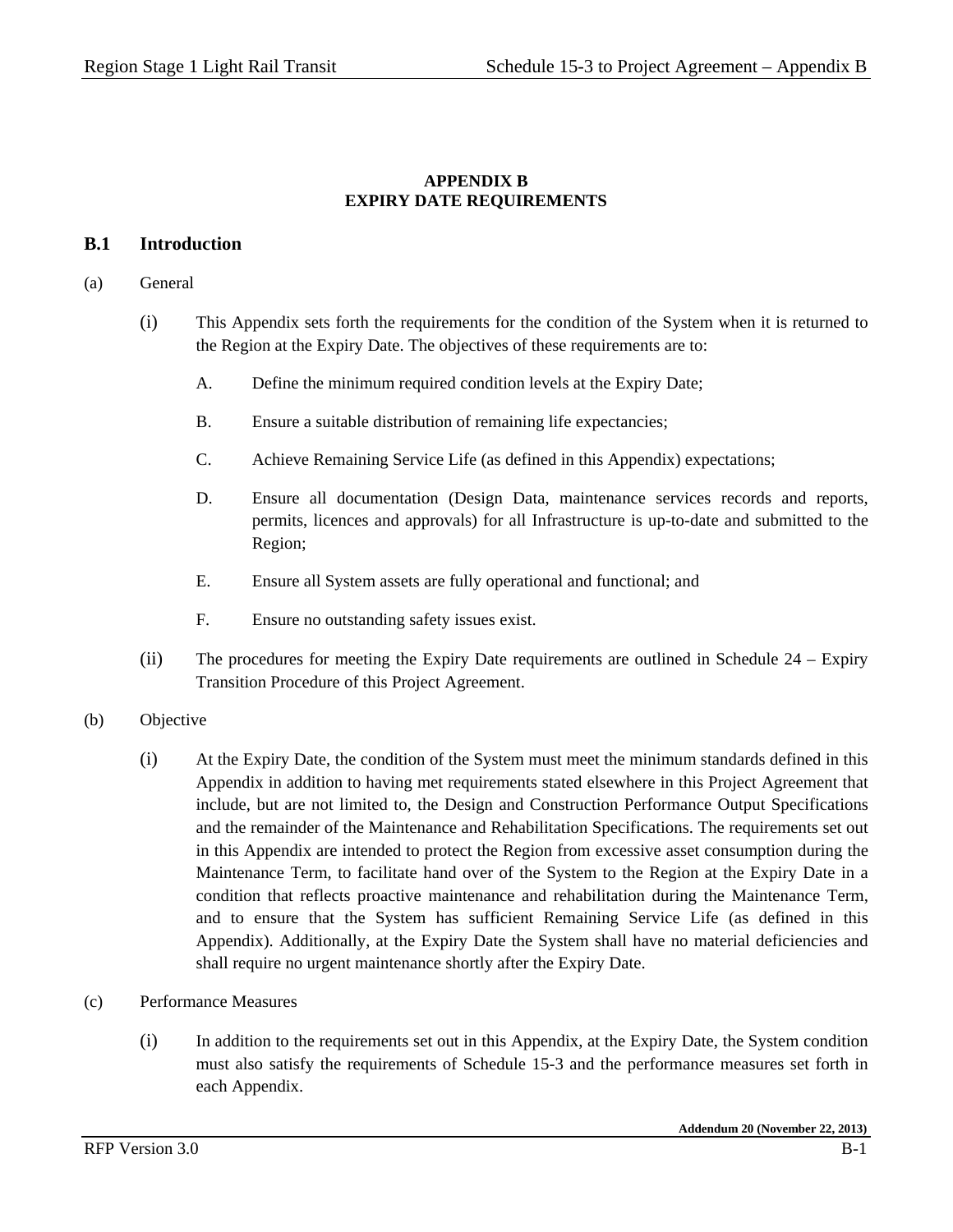# **B.2 Determination of Remaining Service Life**

- (a) Remaining Service Life
	- (i) The "**Remaining Service Life**" means, for the purposes of this Appendix, the service life that remains for each component of the System measured in years, taking into account the historic performance of systems of similar construction used under similar conditions, assessed on the basis set out in Section B.2 (b) below. At the Expiry Date, the System shall:
		- A. have the Remaining Service Life set out in Exhibit B.2-1 below; and
		- B. meet the performance and maintenance levels noted in the Project Agreement and this Appendix,

, and the Remaining Service Life will be determined to have been achieved only if there is no need for any repairs or rehabilitation in respect of the System at such time (other than custodial, preventative and handover maintenance of any component of the System which will be required during the anticipated Remaining Service Life).

| <b>EXHIBIT B.2-1</b><br>Remaining Service Life |                                       |                                                              |  |  |  |
|------------------------------------------------|---------------------------------------|--------------------------------------------------------------|--|--|--|
| <b>System Element</b>                          | <b>Remaining Service Life (years)</b> | <b>Percentage of System Element</b><br>(Minimum Requirement) |  |  |  |
| New Structure                                  | BCI > 70                              | 100                                                          |  |  |  |
| <b>Existing Structure</b>                      | BCI > 70                              | 100                                                          |  |  |  |
| <b>Elevated Guideway</b>                       | BCI > 70                              | 100                                                          |  |  |  |
| <b>LRT</b> Stops                               | >10                                   | 100                                                          |  |  |  |
| Track - Ballast                                | >10                                   | 100                                                          |  |  |  |
| Track – Fixed                                  | >10                                   | 100                                                          |  |  |  |
| <b>Ties</b>                                    | >10                                   | 100                                                          |  |  |  |
| <b>Switches and Cross-Overs</b>                | >10                                   | 100                                                          |  |  |  |
| <b>Embedded Track</b>                          | >10                                   | 100                                                          |  |  |  |
| Maintenance Building                           | >10                                   | 100                                                          |  |  |  |
| Communications                                 | >5                                    | 100                                                          |  |  |  |
| <b>Overhead Catenary System</b>                | >10                                   | 100                                                          |  |  |  |
| <b>Traction Power Equipment</b>                | $>10$                                 | 100                                                          |  |  |  |
| Signals & Communications<br>Equipment          | $>\!\!5$                              | 100                                                          |  |  |  |

**Addendum 20 (November 22, 2013)**